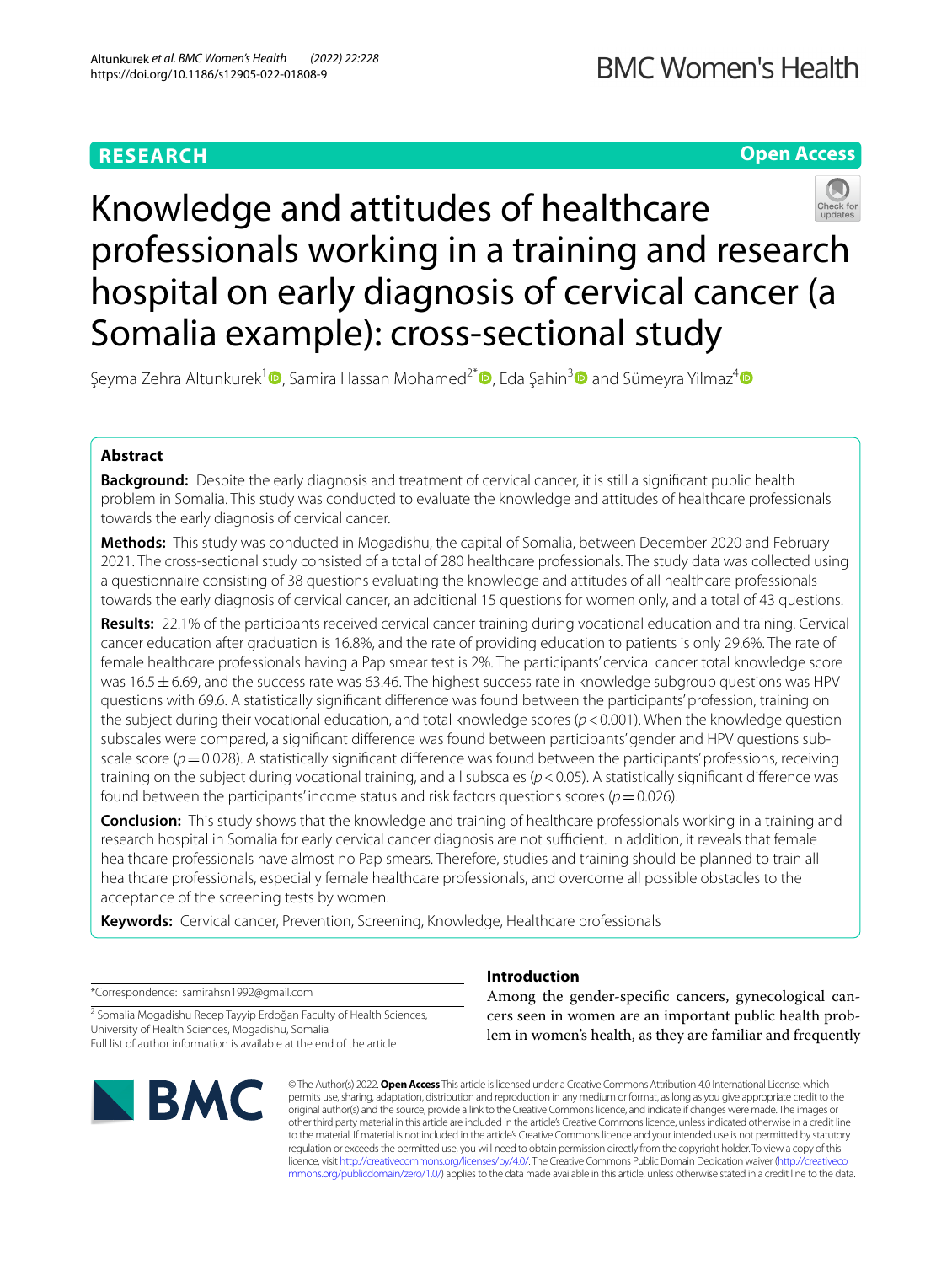fatal diseases. Cervical cancer ranks second after breast cancer in women worldwide and ranks frst among gynecological cancers [\[1](#page-8-0)]. Worldwide, approximately 266,000 women die from this disease each year, and 87% of these deaths occur in underdeveloped regions [\[2](#page-8-1)]. Therefore, it is one of the most common malignancies in developing countries and is the leading cause of cancer death in women. The highest incidence and death rates are seen in sub-Saharan Africa, Latin America, and South Asia [\[3](#page-8-2)]. In sub-Saharan Africa, 34.8 new cases of cervical cancer are diagnosed per 100,000 women annually, and 22.5 per 100,000 women die from the disease. This figure is higher than 6.6 and 2.5 per 100,000 women, respectively, in North America. Signifcant diferences can be explained by low preventive health behavior and lack of access to efective screening services that facilitate early detection and treatment  $[4]$  $[4]$ . For example, 13.2 new cases of cervical cancer in Somalia are diagnosed per 100,000 women per year, and 10.2 per 100,000 women die from the disease [[1\]](#page-8-0).

Cervical cancer is a preventable disease with early diagnosis. One of the primary prevention methods is to raise awareness in society and ensure that healthcare professionals have sufficient correct information about prevention and screening methods  $[5]$ . The Organization for the Prevention of Cervical Cancers, collaborating with WHO, stated that all healthcare professionals should provide counseling and health training on the prevention of cervical cancer to women whenever and wherever they can [\[6](#page-8-5)]. The level of knowledge and awareness of healthcare professionals, who are responsible for enlightening society about cervical cancer prevention, screening, and early diagnosis, will increase the quality of service, and cervical cancer will be better combated. When the literature is examined, studies show that the level of knowledge of healthcare professionals about cervical cancer, early diagnosis, prevention, and screening is low, as well as studies showing that female healthcare professionals, who should be role models for society, have insufficient knowledge and attitudes towards cervical cancer, and reveal that screening rates are low. Studies show that it is not at the desired level  $[2, 3, 6-11]$  $[2, 3, 6-11]$  $[2, 3, 6-11]$  $[2, 3, 6-11]$  $[2, 3, 6-11]$ .

Healthcare professionals have an important place in preventing cervical cancer, especially in African countries such as Somalia. Studies have been carried out in Africa on the knowledge, attitudes, and practices of cervical cancer prevention among healthcare professionals in reaching society in the prevention of cervical cancer  $[12-18]$  $[12-18]$  $[12-18]$ , but this is the first study of healthcare professionals in Mogadishu, Somalia. This study provides valuable information for Somalia and other countries for planned steps to prevent cervical cancer in that region. This study aimed to determine the knowledge and attitudes of healthcare professionals working in Mogadishu, Somalia, Turkey Recep Tayyip Erdoğan Training and Research Hospital towards the early diagnosis of cervical cancer.

# **Methods**

# **Study area, designed period**

This cross-sectional study was conducted at Mogadishu Recep Tayyip Erdoğan Training and Research Hospital in Mogadishu, Somalia, between December 2020 and February 2021. Mogadishu is the capital of Somalia, and this training and research hospital is the most signifcant health facility in Mogadishu. There are 359 healthcare professionals employed in the hospital.

# **Study population**

The entire study population was formed by a random selection of male and female healthcare professionals working in Mogadishu Recep Tayyip Erdoğan Training and Research Hospital.

# **Eligibility criteria**

All male and female employees who were randomly selected from the healthcare professionals in the Training and Research Hospital and volunteered to participate in the study were included in the study.

# **Sample size determination**

The sample size for this study was determined using the single population ratio formula: the ratio of healthcare professionals with sufficient knowledge of cervical cancer is 50% (since there was no previous study in the study area). Level of significance 5% ( $\alpha$  = 0.05), Z  $\alpha$ /2 = 1.96 and margin of error 5% ( $d=0.05$ ). Adding a 10% nonresponse rate and multiplying by 2 (design efect), the total sample size required forth is study appeared to be 186.20% non-response rate was calculated as 224. However, 280 healthcare professionals who volunteered for the research were included in this study as a sample. 78% of the research population was reached.

## **Variables**

The dependent variables of this study were knowledge questions about cervical cancer. Independent variables consisted of socio-demographic characteristics and related subjects (age, marital status, educational status, occupation, income status, HPV testing for female employees, family history of cervical cancer, etc.).

The elemental form consisted of 12 questions containing the socio-demographic characteristics of the participants, created by the researchers by scanning the literature, 15 questions containing the HPV attitudes and practices of female employees  $[7-9]$  $[7-9]$ , and 26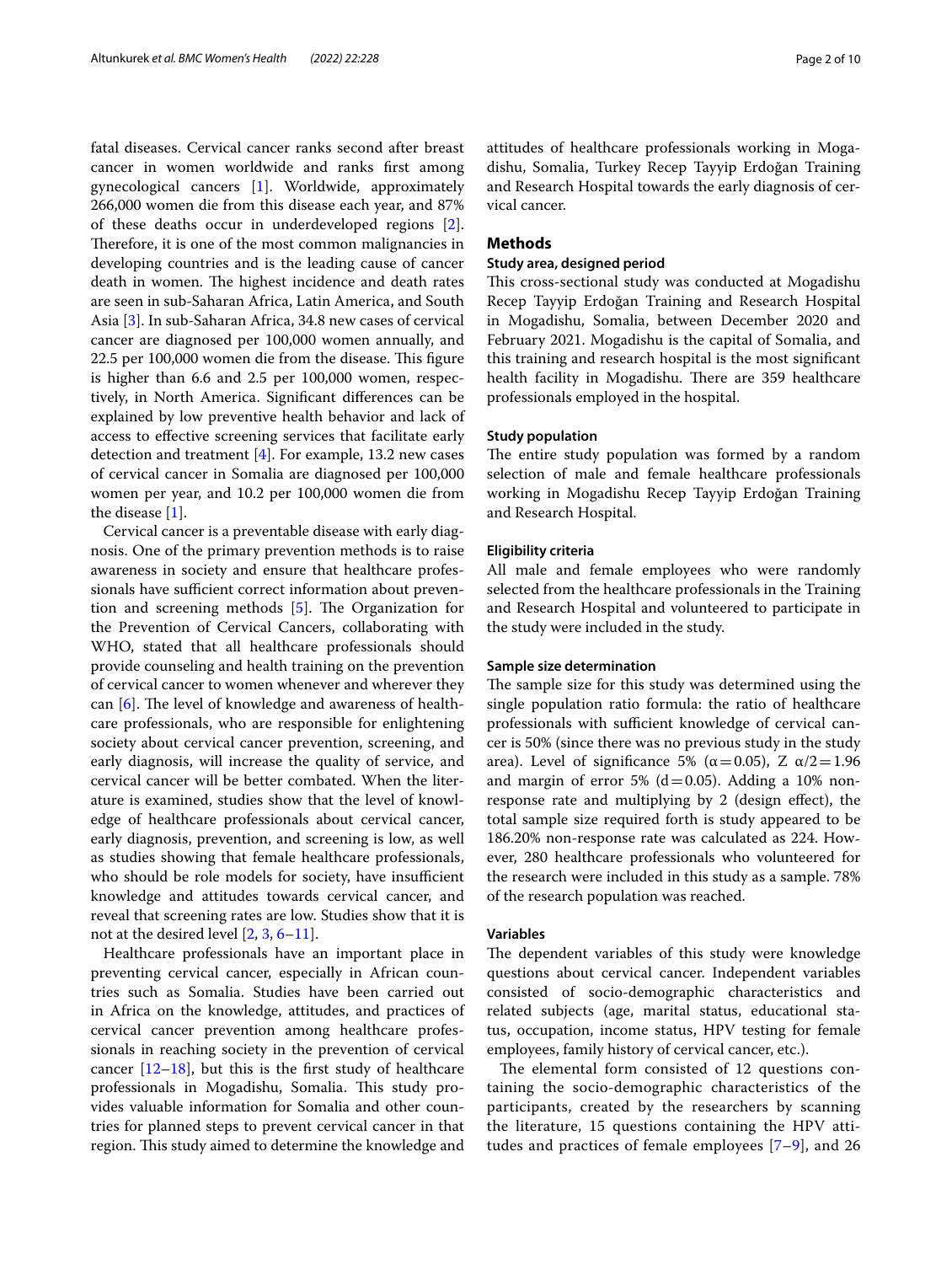questions to measure cervical cancer knowledge level for healthcare professionals in Turkish. The questionnaire form was collected from the participants through a pre-tested, interviewer-administered questionnaire adapted and structured for this study. The questionnaire measured cervical cancer knowledge level, with 6 questions about cervical cancer general information and symptoms [1, 2, 6, 16, 17 and 20th statements], 9 questions about risk factors  $[3, 7-10]$  $[3, 7-10]$  $[3, 7-10]$  $[3, 7-10]$  $[3, 7-10]$ , statements  $[13, 7-10]$ 14, 18 and 25], 6 questions about early diagnosis and screening [statements 4, 5, 12, 15, 19 and 26], and 5 questions about HPV [11, 21, 22, 23 and 24 statements] and consisted of a total of 26 information questions. There are "true," "false," and "don't know" options for knowledge questions. Correct answers were scored as "1" and wrong answers as "0". The lowest score obtained from the questions is "0", while the highest score is 26 [[10](#page-8-10)]. It was found that reliability, item discrimination, and item difficulty indices were not specified in the original study on the knowledge test. In this study, reliability, item discrimination, and item difficulty indices related to the knowledge test were calculated. Confdence coefficients Cronbach's Alpha 0.82; Split-Half (odd–even) Correlation 0.67; Spearman-Brown Prophecy 0.81; KR21 0.80; KR20 is calculated as 0.82. An item discrimination value higher than 0.20 [\[19](#page-9-1)] and an item difficulty index of  $0.60$  or higher  $[20]$  $[20]$  are considered sufficient for using the item. In this study, as a result of the analysis, item discrimination values of 26 items varied between 0.34 and 0.68; item difficulty values ranged from 0.64 to 0.82. The questionnaire was prepared in English and translated into the local language, Somali, and then into English to check for consistency. Data were collected during the data collection process with two researchers, one who is fuent in the Somali language and another researcher who is fuent in the English language.

## **Data analysis**

In evaluating the data was used by IBM Corp. Released 2013. IBM SPSS Statistics for Windows, Version 22.0. Armonk, NY: IBM Corp. Descriptive statistics defned socio-demographic characteristics (frequency, percentage, mean and standard deviation, minimum– maximum). To determine the distribution of the data, skewness and kurtosis coefficients, coefficient of variation, histogram, normal and detrend plots, the Kolmogrow Smirnow test was applied. In the evaluation, it was observed that the data were not normally distributed. The Mann–Whitney U test was used to compare independent paired groups, and the Kruskal Wallis analysis was used to reach more than two groups. The statistical signifcance limit was accepted as 0.05.

# **Results**

The mean age of the participants was  $27.19 \pm 3.44$ , 52.5% were female, most of them were single (52.1%) with a bachelor's degree (46.8%) and had a monthly average income (86.4%). Participants generally consisted of nurses (46.8%), and their average occupation duration was  $4.38 \pm 2.5$ . Those with a family history of cervical cancer are 4.3%, those who receive vocational training on cervical cancer 22.1%, and 16.8% receive training on this subject after graduation. Of the participants, 29.6% provided education to their patients about cervical cancer, and 40% recommended Pap smear testing (Table [1](#page-3-0)).

22.4% of female participants had their frst marriage between 17 and 23. Those who never married are in the majority (57.1%), and the mean age of frst pregnancy is  $23.26 \pm 2.49$ . Those who have never been pregnant (66%) and never given birth (68.7%) are in the majority. In addition, 18.4% of female participants had a history of previous vaginal infection, and 1.4% had a sexually transmitted disease (Table [2](#page-4-0)).

None of the female participants smoke. In addition, 0.7% had been using oral contraceptives for more than five years, and 2% had previously had a Pap smear. They preferred the hospital as the screening site and the frequency of complaints  $(66.7%)$ . The reason for having a swab test was on a doctor's recommendation due to complaints such as discharge, itching, bleeding, etc., at 66.7%. Those who did not have a swab test stated that they did not have any complaints and did not need it 45.8% (Table [2\)](#page-4-0).

62.5% of the respondents stated that cervical cancer is a preventable disease, and 85% know that early diagnosis and treatment are possible. 38.6% of the participants believe that every woman is equally at risk to develop cervical cancer. Those who know that the Pap smear/ HPV test is done for screening purposes are 65.7% and 57.1% think every sexually active woman should have it done (Table [3](#page-5-0)).

The rate of participants who know that bleeding between periods is an early sign of cervical cancer is 43.9%. The rate of those who believe that sexual experience at an early age is a risk factor for cervical cancer is 39.6%. In addition, 50.7% of the participants know that polygamous sexual life is a risk factor for cervical cancer, and 31.4% think that there is no vaccine to protect against HPV. While 62.9% of the participants know that cervical cancer diagnosis is made with the Pap smear test, 38.6% do not think that pregnancy and delivery at an early age (under 18 years old) are risk factors for cervical cancer. Those who believe that sexually transmitted diseases are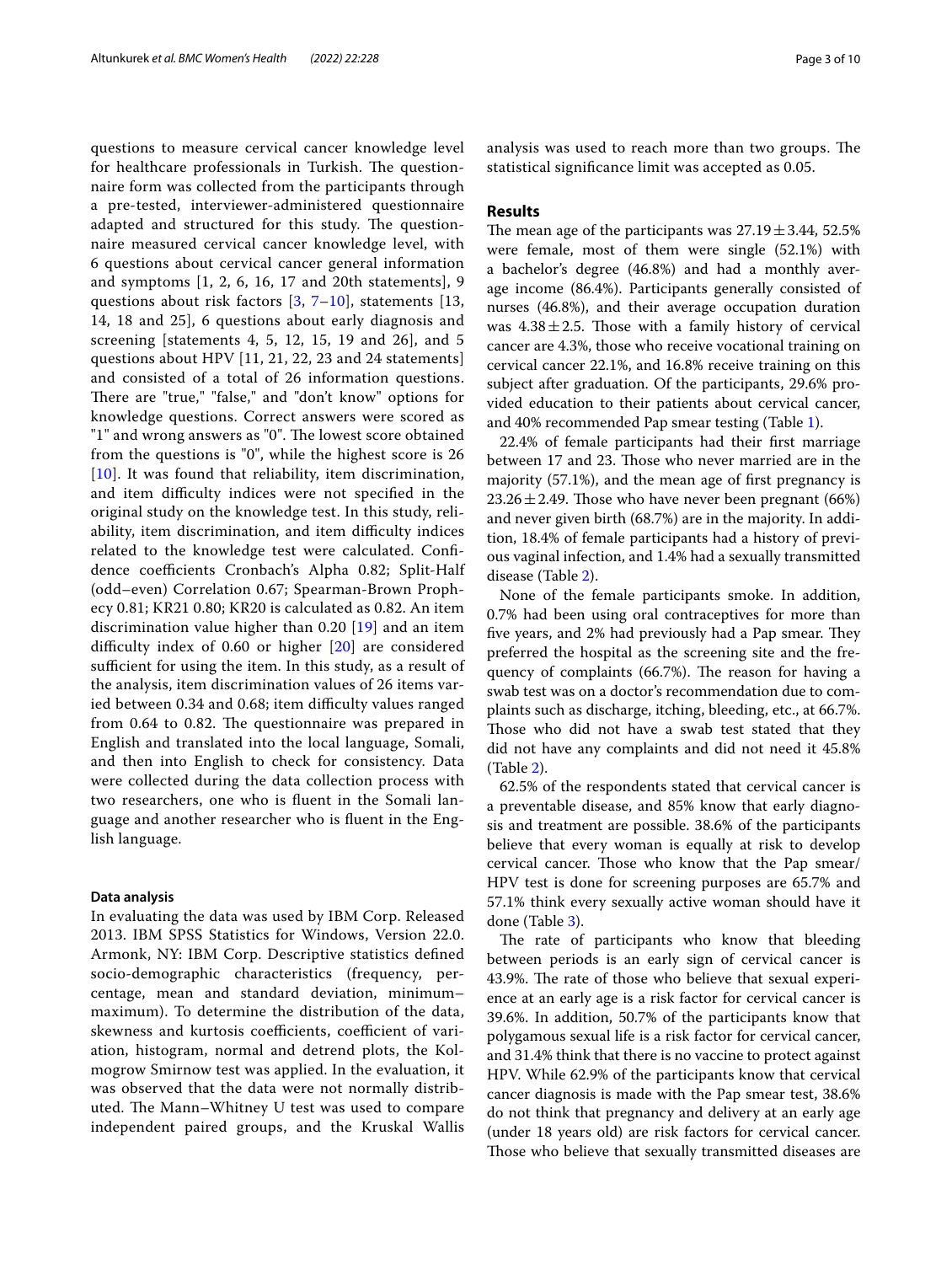| <b>Demographic features</b>                                              | n                | $\%$ |
|--------------------------------------------------------------------------|------------------|------|
| Age                                                                      | $27.19 \pm 3.44$ |      |
| Gender                                                                   |                  |      |
| Female                                                                   | 147              | 52.5 |
| Male                                                                     | 133              | 47.5 |
| Marital status                                                           |                  |      |
| Single                                                                   | 146              | 52.1 |
| Married                                                                  | 126              | 45   |
| Divorced                                                                 | 8                | 2.9  |
| Educational status                                                       |                  |      |
| High school                                                              | 6                | 2.1  |
| Associate degree                                                         | 39               | 13.9 |
| Undergraduate                                                            | 131              | 46.8 |
| Postgraduate                                                             | 104              | 37.2 |
| Monthly income status                                                    |                  |      |
| Low                                                                      | 21               | 7.5  |
| Middle                                                                   | 242              | 86.4 |
| High                                                                     | 17               | 6.1  |
| Profession                                                               |                  |      |
| Doctor                                                                   | 89               | 31.8 |
| Nurse                                                                    | 131              | 46.8 |
| Midwife                                                                  | 12               | 4.3  |
| Health officer                                                           | 16               | 5.7  |
| Other                                                                    | 32               | 11.4 |
| Occupation period                                                        | $4.38 \pm 2.51$  |      |
| Family history of cervical cancer                                        |                  |      |
| Yes                                                                      | 12               | 4.3  |
| No                                                                       | 268              | 95.7 |
| Status of receiving cervical cancer training during vocational education |                  |      |
| Yes                                                                      | 62               | 22.1 |
| No                                                                       | 158              | 56.4 |
| I do not remember                                                        | 60               | 21.4 |
| Status of receiving cervical cancer education after graduation           |                  |      |
| Yes                                                                      | 47               | 16.8 |
| <b>No</b>                                                                | 197              | 70.4 |
| I do not remember                                                        | 36               | 12.8 |
| Providing education/information about cervical cancer to patients        |                  |      |
| Yes                                                                      | 83               | 29.6 |
| No                                                                       | 197              | 70.4 |
| Recommending cervical cancer screening to their patients                 |                  |      |
| Yes                                                                      | 112              | 40   |
| No                                                                       | 168              | 60   |

<span id="page-3-0"></span>**Table 1** Socio-demographic characteristics of healthcare professionals and their distribution regarding cervical cancer awareness status ( $n=280$ )

a risk factor for cervical cancer are 67.1%. Those who think that Pap smear/HPV test should only be done with a gynecological complaint are 44.7%.

Still 39.6% know that increased vaginal discharge and color changes are early signs of cervical cancer. Those who did not believe that bleeding and pain after sexual

intercourse could be an early sign of cervical cancer were 32.1%. While the rate of those who do not know that a high number of births (3 or more) is a risk factor for cervical cancer is 48.9%, the rate of those who know that regular Pap Smear/HPV test is required to be protected from cervical cancer is 53.3%. The rate of those who know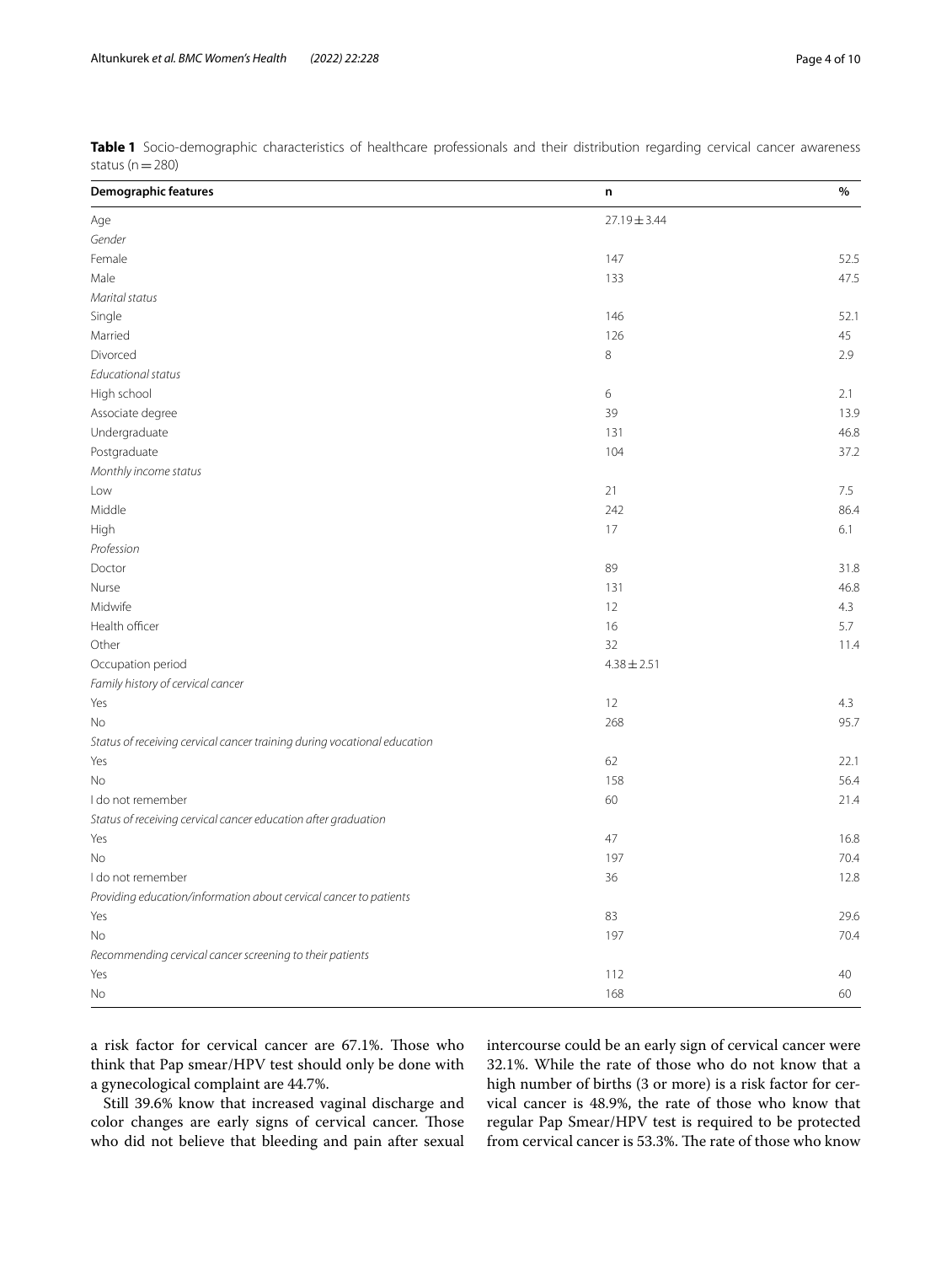<span id="page-4-0"></span>**Table 2** Some characteristics of female healthcare professionals regarding the obstetric history and cervical cancer ( $n=147$ )

| <b>Features</b>                                                                     | n                     | %              |
|-------------------------------------------------------------------------------------|-----------------------|----------------|
| First marriage age                                                                  |                       |                |
| $17 - 23$                                                                           | 33                    | 22.4           |
| $24 - 29$                                                                           | 29                    | 19.7           |
| Number of marriages                                                                 |                       |                |
| Never married                                                                       | 84                    | 57.1           |
| 1                                                                                   | 59                    | 40.2           |
| $\overline{2}$                                                                      | 3                     | $\overline{2}$ |
| 3                                                                                   | 1                     | 0.7            |
| First gestational age                                                               | $23.26 \pm 2.49$      |                |
| Total number of pregnancies                                                         |                       |                |
| 0                                                                                   | 97                    | 66             |
| $1 - 3$                                                                             | 38                    | 25.9           |
| Four and above                                                                      | 12                    | 8.1            |
| Number of births                                                                    |                       |                |
| 0                                                                                   | 101                   | 68.7           |
| $1 - 3$                                                                             | 38                    | 25.9           |
| Four and above                                                                      | 8                     | 5.4            |
| History of previous vaginal infection                                               |                       |                |
| Yes                                                                                 | 27                    | 18.4           |
| No                                                                                  | 120                   | 81.6           |
|                                                                                     |                       |                |
| Status of having a sexually transmitted disease                                     |                       |                |
| Yes                                                                                 | $\overline{2}$<br>145 | 1.4            |
| No                                                                                  |                       | 98.6           |
| Use of oral contraceptives for more than five years                                 |                       |                |
| Yes                                                                                 | 1                     | 0.7            |
| No                                                                                  | 146                   | 99.3           |
| Pap smear test status                                                               |                       |                |
| Yes                                                                                 | 3                     | $\overline{2}$ |
| No                                                                                  | 144                   | 98             |
| Last scan time                                                                      |                       |                |
| One year ago                                                                        | 1                     | 33.3           |
| Two years ago                                                                       | $\overline{2}$        | 66.7           |
| Last scan location*                                                                 |                       |                |
| Hospital                                                                            | 3                     | 100            |
| Scan frequency*                                                                     |                       |                |
| Once a year                                                                         | 1                     | 33.3           |
| When there is a complaint                                                           | $\overline{2}$        | 66.7           |
| Reason for Pap test*                                                                |                       |                |
| For general health control purposes                                                 | 1                     | 33.3           |
| Doctor's recommendation for complaints such as<br>discharge, itching, bleeding, etc | 2                     | 66.7           |
| Pap test result                                                                     |                       |                |
| Normal Finding                                                                      | 1                     | 33.3           |
| Cervical Frosion                                                                    | $\overline{2}$        | 66.7           |
| Reason for not having Pap test**                                                    |                       |                |
| No complaints, no need                                                              | 27                    | 45.8           |
| Not being sexually active                                                           | $\overline{2}$        | 3.4            |
| Shame                                                                               | 4                     | 6.8            |
| Don't think about doing it in the future                                            | 6                     | 10.2           |
| Lack of knowledge                                                                   | 20                    | 33.8           |

\* These questions were directed to people who gave pap test (n = 3), \*\* This question was directed to people who didn't give pap test ( $n = 144$ )

that postmenopausal bleeding is one of the early symptoms of cervical cancer is 59.3% and the rate of those who know that HPV is a sexually transmitted virus is 63.9%.

Those who think that cervical cancer and pre-cancerous cells are associated with HPV 44.6%, those who know that HPV causes genital warts are 56.8%, and those who know that HPV infection is a risk factor for cervical cancer 58.2%. While the majority of the participants (37.5%) know that oral contraceptive (birth control pill) used for more than fve years is a risk factor for cervical cancer, they do not know that if the Pap smear test is performed together with HPV screening, it can be done every fve years (44.3%).

The participants' knowledge questions mean scores are presented in Table [4.](#page-5-1) The highest success rate  $(69.6%)$  was seen in the HPV questions and the lowest success rate  $(57%)$  in screening questions. Therefore, the mean total knowledge score was determined as  $16.5 \pm 6.69$  (63.46%).

Gender and the score obtained from the HPV questions are signifcantly related, and men have a higher mean score than women  $(p=0.028)$ . Cervical cancer knowledge scores were found to be diferent according to the participants' professions. The average success rate of doctors in all felds is signifcantly higher than in other professions  $(p<0.001)$ . Those with low monthly income received higher scores on the risk factors questions ( $p = 0.026$ ). Healthcare professionals who received training on the subject during vocational training had a signifcantly higher average score in all question groups than the others (Table [5\)](#page-6-0).

### **Discussion**

This study was cross-sectional with 280 people to determine the knowledge and attitudes of healthcare professionals working in a training and research hospital in Mogadishu, Somalia, towards the early diagnosis of cervical cancer.

In our study, when the training status of the healthcare professionals on cervical cancer was examined, only 22.1% of the participants stated that they received training on cervical cancer during their vocational training. When receiving postgraduate education is evaluated, a meager rate of 16.8% noted that the participants received in-service training after graduation, and the rest stated that they did not receive or do not remember. In contrast with this study, in a similar study conducted in Turkey, approximately 3/4 of the healthcare professionals stated that they received training on cervical cancer during their vocational training, and when the postgraduate education status was evaluated 2/3 of the participants showed that they received in-service training after graduation [[10](#page-8-10)]. Our study shows that the rate of those who received training on cervical cancer during vocational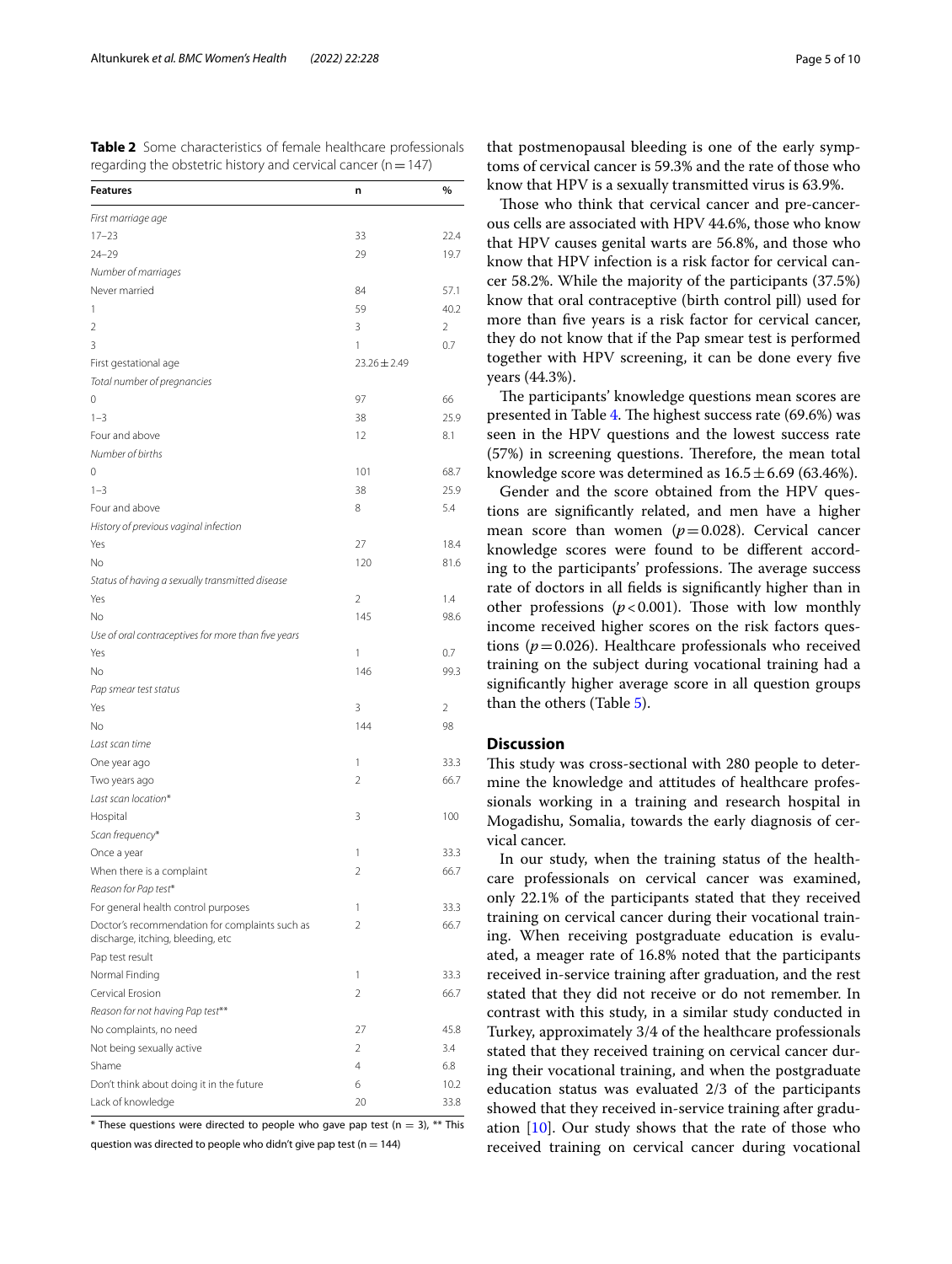<span id="page-5-0"></span>**Table 3** Distribution of healthcare professionals' responses to cervical cancer information questions (n = 280)

| <b>Information statements</b>                                                                                       |     | <b>True</b> |     | False |     | I don't<br>know |  |
|---------------------------------------------------------------------------------------------------------------------|-----|-------------|-----|-------|-----|-----------------|--|
|                                                                                                                     | n   | %           | n   | $\%$  | n   | $\%$            |  |
| 1. Cervical cancer is a preventable disease                                                                         | 175 | 62.5        | 64  | 22.9  | 41  | 14.6            |  |
| 2. Early diagnosis and treatment of cervical cancer are possible                                                    | 238 | 85          | 13  | 4.6   | 29  | 10.4            |  |
| 3. Every woman has equal risk of developing cervical cancer                                                         | 108 | 3.6         | 118 | 42.1  | 54  | 19.3            |  |
| 4. Pap smear/HPV test is done for screening purposes                                                                | 184 | 65.7        | 22  | 7.9   | 74  | 26.4            |  |
| 5. Every sexually active woman should have the Pap smear test done                                                  | 160 | 57.1        | 50  | 17.9  | 70  | 25              |  |
| 6. Bleeding between menstrual cycles is an early sign of cervical cancer                                            | 123 | 43.9        | 73  | 26.1  | 84  | 30              |  |
| 7. Sexual experience at an early age (16 years and under) is a risk factor for cervical cancer                      | 111 | 39.6        | 98  | 35    | 71  | 25.4            |  |
| 8. Smoking is one of the risk factors for cervical cancer                                                           | 173 | 61.8        | 45  | 16.1  | 62  | 22.1            |  |
| 9. Polygamous sex life is a risk factor for cervical cancer                                                         | 142 | 50.7        | 46  | 16.4  | 92  | 32.9            |  |
| 10. Having a family history of cancer does not increase the risk of cervical cancer                                 | 81  | 28.9        | 150 | 53.6  | 49  | 17.5            |  |
| 11. There is no protective vaccine against HPV (human papillomavirus)                                               | 88  | 31.4        | 112 | 40    | 80  | 28.6            |  |
| 12. Diagnosis of cervical cancer is made by Pap smear test                                                          | 176 | 62.9        | 38  | 13.6  | 66  | 23.5            |  |
| 13. Pregnancy and delivery at an early age (under 18 years of age) are risk factors for cervical cancer             | 93  | 33.2        | 108 | 38.6  | 79  | 28.2            |  |
| 14. Sexually transmitted diseases are risk factors for cervical cancer                                              | 188 | 67.1        | 45  | 16.1  | 47  | 16.8            |  |
| 15. Pap smear/HPV test should be done only when there is a gynecological (gynecological) complaint                  | 125 | 44.7        | 86  | 30.7  | 69  | 24.6            |  |
| 16. Increased vaginal discharge and color changes are early signs of cervical cancer                                | 111 | 39.6        | 98  | 35    | 71  | 25.4            |  |
| 17. Bleeding and pain after sexual intercourse are not early signs of cervical cancer                               | 90  | 32.1        | 111 | 39.6  | 79  | 28.3            |  |
| 18. The high number of births (3 or more) is a risk factor for cervical cancer                                      | 76  | 27.2        | 137 | 48.9  | 67  | 23.9            |  |
| 19. To prevent cervical cancer, it is necessary to regularly have a Pap smear/HPV test                              | 149 | 53.3        | 69  | 24.6  | 62  | 22.1            |  |
| 20. Postmenopausal (post-menopausal) bleeding is one of the early symptoms of cervical cancer                       | 166 | 59.3        | 43  | 15.4  | 71  | 25.3            |  |
| 21. HPV is a sexually transmitted virus                                                                             | 179 | 63.9        | 38  | 13.6  | 63  | 22.5            |  |
| 22. Cervical cancer and pre-cancerous cells are not associated with HPV                                             | 65  | 23.3        | 125 | 44.6  | 90  | 32.1            |  |
| 23. HPV causes genital warts                                                                                        | 159 | 56.8        | 44  | 15.7  | 77  | 27.5            |  |
| 24. HPV infection is a risk factor for cervical cancer                                                              | 163 | 58.2        | 28  | 10    | 89  | 31.8            |  |
| 25. Oral contraceptives (birth control pill) used for more than five years is not a risk factor for cervical cancer | 89  | 31.8        | 105 | 37.5  | 86  | 30.7            |  |
| 26. Pap smear test can be done every five years if it is done together with HPV screening                           | 119 | 42.5        | 37  | 13.2  | 124 | 44.3            |  |

<span id="page-5-1"></span>**Table 4** The mean scores of the knowledge questions of the healthcare professionals (n = 280)

| Knowledge question subgroups                                                 | Min-Max  | Mean $\pm$ SD   | Success rate (%) |
|------------------------------------------------------------------------------|----------|-----------------|------------------|
| Scores from cervical cancer general knowledge and symp- 0-6<br>tom questions |          | $4.13 \pm 1.83$ | 68.83            |
| Score from risk factors questions                                            | $() - 9$ | $5.46 + 2.7$    | 60.66            |
| Score from screening questions                                               | $0 - 6$  | $3.42 + 1.96$   | 57               |
| Score from HPV questions                                                     | $0 - 5$  | $3.48 \pm 2.19$ | 69.6             |
| Total knowledge score                                                        | $0 - 26$ | $16.5 + 6.69$   | 63.46            |
|                                                                              |          |                 |                  |

training and after graduation is meager and insufficient. For this reason, it is essential to inform healthcare professionals, refresh their knowledge, and keep them informed of developments through vocational training to protect both their own health and public health.

Almost all female healthcare professionals (98%) in our study had not been screened for cervical cancer before. Other studies in the literature have obtained similar results to our study; they showed that female healthcare professionals had cervical cancer screening at a low rate. The rate of having them varied between 6 and  $41\%$  [[13](#page-8-11), [15,](#page-9-3) [18,](#page-9-0) [21–](#page-9-4)[25\]](#page-9-5). In our study, female healthcare professionals who did not undergo screening stated that they did not have any complaints and therefore did not need and did not have knowledge. On the other hand, other studies have stated the reasons for not participating in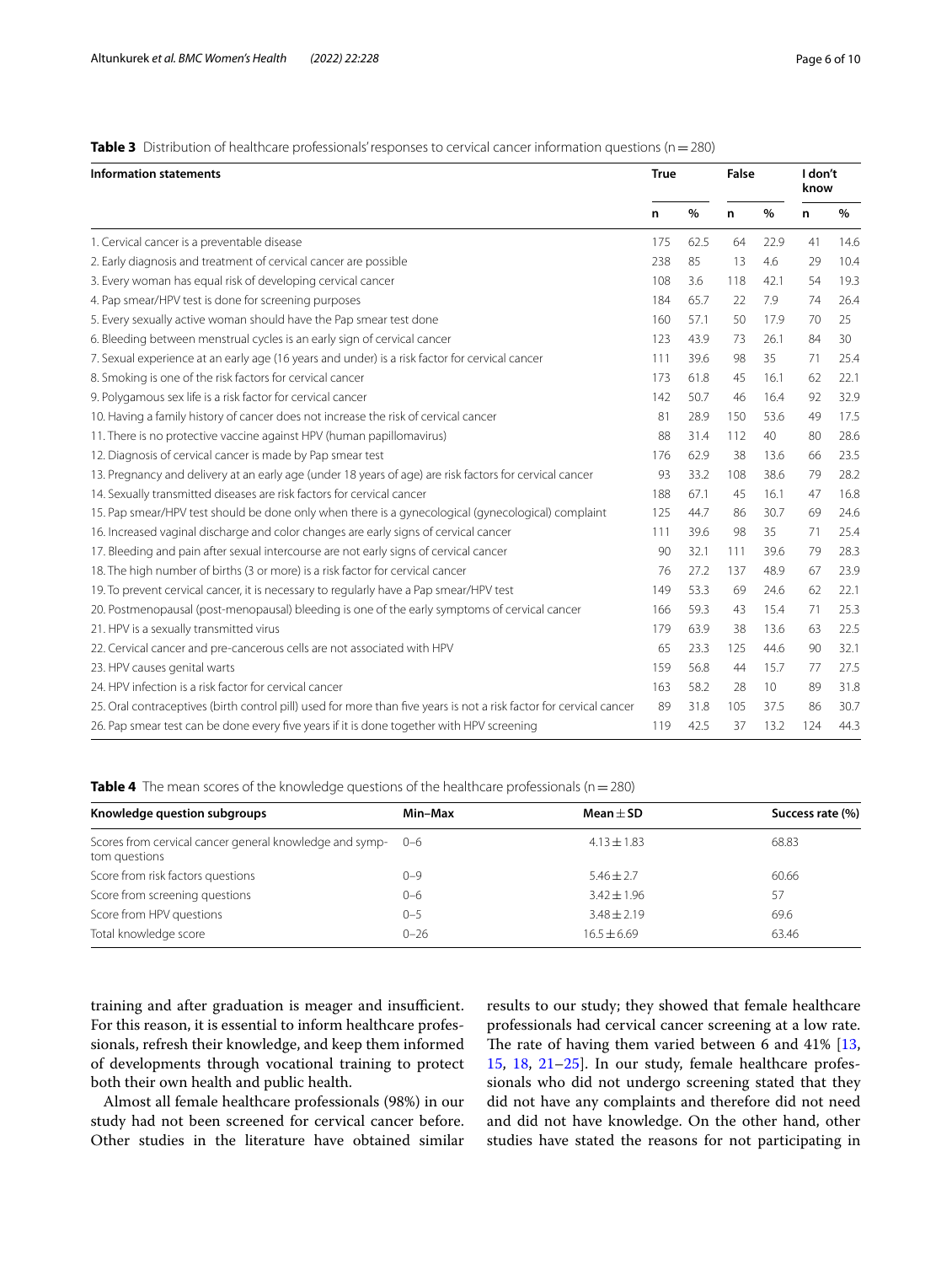| <b>Features</b>          | Score from general knowledge<br>and symptom questions        | Score from risk<br>factors questions | <b>Score from</b><br>screening<br>questions | <b>Score from HPV</b><br>questions | Total knowledge score |
|--------------------------|--------------------------------------------------------------|--------------------------------------|---------------------------------------------|------------------------------------|-----------------------|
| Gender                   |                                                              |                                      |                                             |                                    |                       |
| Female                   | $4.21 \pm 1.95$                                              | $5.23 \pm 2.66$                      | $3.2 \pm 2.06$                              | $3.21 \pm 2.27$                    | $15.85 \pm 7.02$      |
| Male                     | $4.05 \pm 1.69$                                              | $5.71 \pm 2.74$                      | $3.67 \pm 1.82$                             | $3.78 \pm 2.06$                    | $17.22 \pm 6.24$      |
|                          | $p = 0.352$                                                  | $p = 0.108$                          | $p = 0.05$                                  | $p = 0.028$                        | $p = 0.130$           |
| Profession               |                                                              |                                      |                                             |                                    |                       |
| Doctor                   | $4.67 \pm 1.75$                                              | $6.22 \pm 2.67$                      | $4.35 \pm 1.64$                             | $4.48 \pm 2.11$                    | $19.74 \pm 5.94$      |
| Nurse                    | $3.85 \pm 1.75$                                              | $5.35 \pm 2.73$                      | $3.06 \pm 1.86$                             | $3.11 \pm 1.95$                    | $15.38 \pm 6.35$      |
| Midwife                  | $4.41 \pm 2.1$                                               | $4.16 \pm 1.64$                      | $2.83 \pm 2.4$                              | $2.33 \pm 2.18$                    | $13.75 \pm 6.04$      |
| Health officer           | $4.37 \pm 2.06$                                              | $4.56 \pm 2.27$                      | $2.93 \pm 2.04$                             | $3.06 \pm 2.35$                    | $14.93 \pm 7.13$      |
| Other                    | $3.56 \pm 186$                                               | $4.71 \pm 2.73$                      | $2.78 \pm 2.18$                             | $2.84 \pm 2.37$                    | $13.9 \pm 7.01$       |
|                          | $p = 0.006$                                                  | $p = 0.004$                          | p < 0.001                                   | p < 0.001                          | p < 0.001             |
| Income status            |                                                              |                                      |                                             |                                    |                       |
| Low                      | $4.42 \pm 2.33$                                              | $6.9 \pm 3.19$                       | $2.52 \pm 1.77$                             | $3.38 \pm 2.31$                    | $17.23 \pm 8.01$      |
| Middle                   | $4.17 \pm 1.78$                                              | $5.42 \pm 2.62$                      | $3.54 \pm 1.94$                             | $3.56 \pm 2.16$                    | $16.71 \pm 6.5$       |
| High                     | $3.17 \pm 1.55$                                              | $4.17 \pm 2.6$                       | $2.94 \pm 2.16$                             | $2.41 \pm 2.29$                    | $12.7 \pm 6.1$        |
|                          | $p = 0.054$                                                  | $p = 0.026$                          | $p = 0.061$                                 | $p = 0.115$                        | $p = 0.052$           |
| Family history of cancer |                                                              |                                      |                                             |                                    |                       |
| Yes                      | $3.58 \pm 1.72$                                              | $5.33 \pm 2.3$                       | $3.5 \pm 1.78$                              | $2.58 \pm 2.15$                    | $15 + 6.74$           |
| <b>No</b>                | $4.16 \pm 1.83$                                              | $5.46 \pm 2.72$                      | $3.42 \pm 1.97$                             | $3.52 \pm 2.19$                    | $16.57 \pm 6.69$      |
|                          | $p = 0.408$                                                  | $p = 0.943$                          | $p = 0.903$                                 | $p = 0.152$                        | $p = 0.456$           |
|                          | Receiving training on the subject during vocational training |                                      |                                             |                                    |                       |
| Yes                      | $4.85 \pm 1.73$                                              | $6.24 \pm 2.35$                      | $4.22 \pm 1.96$                             | $4.32 \pm 1.93$                    | $19.64 \pm 5.74$      |
| <b>No</b>                | $3.89 \pm 1.72$                                              | $5.39 \pm 2.72$                      | $3.17 \pm 1.86$                             | $3.3 \pm 2.25$                     | $15.77 \pm 6.51$      |
| I do not remember        | $4.01 \pm 2.03$                                              | $4.83 \pm 2.85$                      | $3.36 \pm 2.04$                             | $3.08 \pm 2.1$                     | $15.2 \pm 7.16$       |
|                          | $p = 0.002$                                                  | $p = 0.008$                          | $p = 0.001$                                 | $p = 0.002$                        | p < 0.001             |
|                          | Status of providing education to patients on the subject     |                                      |                                             |                                    |                       |
| Yes                      | $4.28 \pm 1.64$                                              | $5.84 \pm 2.35$                      | $3.81 \pm 1.81$                             | $3.69 \pm 1.96$                    | $17.65 \pm 6.02$      |
| <b>No</b>                | $4.07 \pm 1.9$                                               | $5.29 \pm 2.83$                      | $3.26 \pm 2$                                | $3.39 \pm 2.28$                    | $16.02 \pm 6.9$       |
|                          | $p = 0.177$                                                  | $p = 0.077$                          | $p = 0.054$                                 | $p = 0.297$                        | $p = 0.061$           |

<span id="page-6-0"></span>**Table 5** Comparison of cervical cancer knowledge scores according to some socio-demographic characteristics and awareness levels of healthcare professionals

the screening, such as lack of access to screening services, false beliefs about cervical cancer and screening, and fear of the consequences for female healthcare professionals. These results may suggest that the participation of female healthcare professionals in cervical-screening programs is not at the desired level and that there is a gap in practice and training on this issue.

When the status of the participants was to inform and recommend their patients about cervical cancer, 29.6% stated that they gave education/information about cervical cancer to their patients, and 40% indicated that they recommended screening for cervical cancer to their patients. Contrary to our study, almost all the participants in the Revolution study stated that they gave education/information about cervical cancer to their patients and offered screening for cervical cancer to their patients  $[10]$  $[10]$ . In a study conducted by Kaya et al. in 2014 with primary care and tertiary healthcare professionals, the rate of those recommending HPV-DNA screening tests to the target group was 28.17%, while the rate of recommending Pap smear tests was found to be 69.77% [\[26](#page-9-6)]. According to this study, we think that the low level of cervical education and screening recommendation given to our patients is due to the lack of awareness and education of the healthcare professionals.

In our study, the mean score of healthcare professionals from information statements was  $16.5 \pm 6.69$ . Considering that the maximum score that can be obtained is "26", it was determined that the scores of the healthcare professionals are close to the middle level. In a study conducted with healthcare professionals in Uganda, the level of knowledge (60%) of the participants about cervical cancer was similar to our study [\[17](#page-9-7)]. In the study conducted by Devrim (2019) with primary healthcare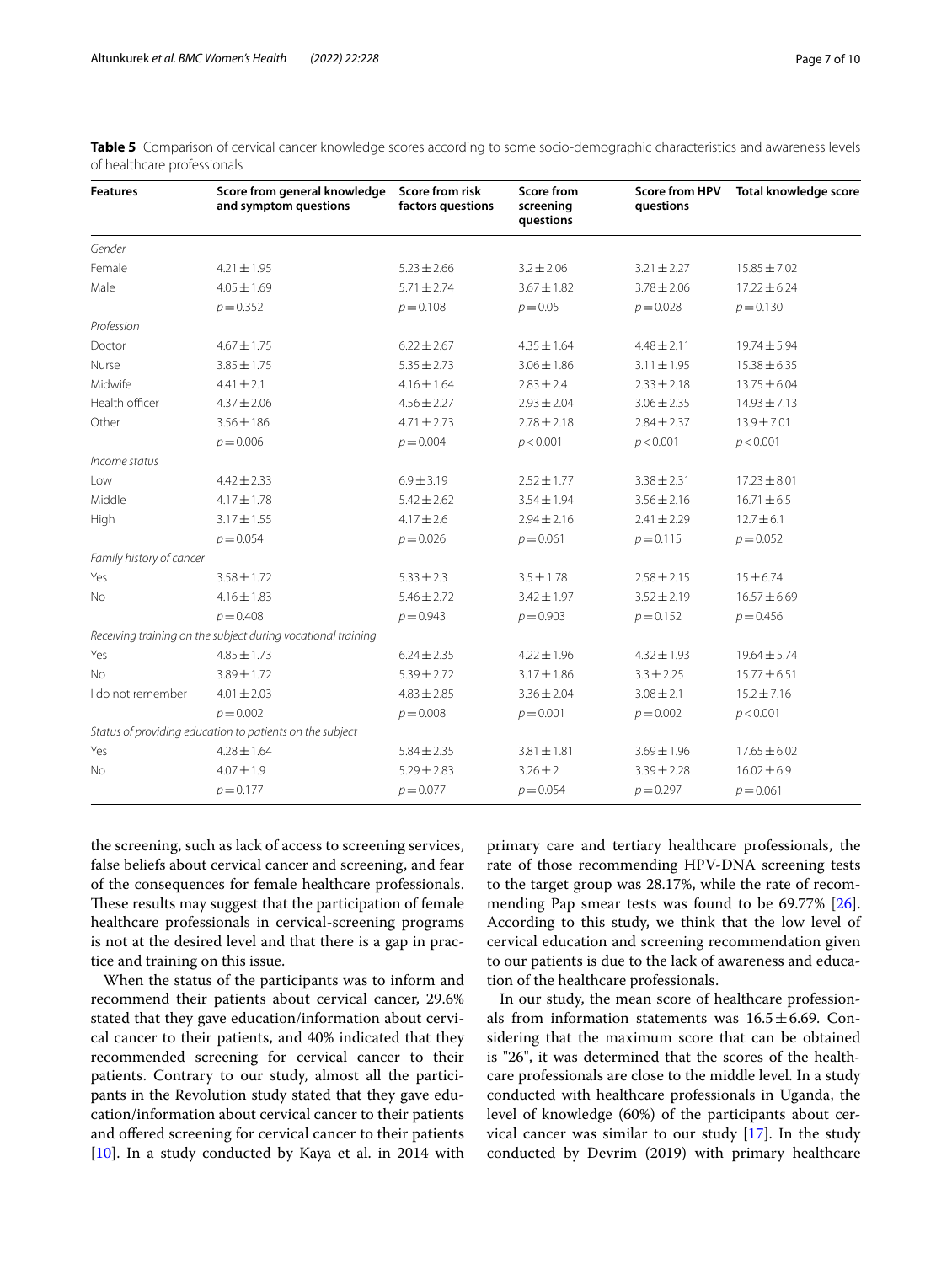professionals, it was determined that the average score of the participants from the cervical information questions was  $18.99 \pm 4.50$ , and the information was slightly higher than our study [\[10\]](#page-8-10). When compared with the study conducted with healthcare professionals in the Ivory Coast, it was seen that the cervical knowledge score of the participants (55.7%) was lower than our study [[21](#page-9-4)]. However, other studies that were Ethiopia (86.9%) [[15\]](#page-9-3), India (85%) [[27\]](#page-9-8), Nigeria (98.6%) [\[28\]](#page-9-9), Pakistan (%88.1) [[29](#page-9-10)] and Burundi's (76.3%) was found higher than our study [\[30](#page-9-11)]. It was found that the cervical score averages of the studies carried out were higher.

When the knowledge question subgroups were examined in this study, the most successful knowledge statement group was the HPV questions group, with a success rate of 69.6%. However, in diferent studies conducted with healthcare professionals, it was determined that the average score of the screening questions is relatively high, with a success rate of 83–84% [[10\]](#page-8-10). In a study conducted with nurses in India, 79% of the participants knew about cervical cancer screening methods, and 91% knew about the HPV vaccine. Again, the same study showed that 82% were aware of Pap smear, and 89% had a positive attitude towards it  $[31]$  $[31]$ . However, in a study conducted in Tanzania to determine cervical cancer and cervical screening practices, less than half of the nurses had sufficient knowledge about cervical cancer  $[18]$  $[18]$ . The results in our study and the literature may suggest that the understanding of cervical cancer is not at the desired level among healthcare professionals.

In our study, in the comparison of the socio-demographic characteristics of the healthcare professionals and the mean total score of cervical cancer knowledge, it was observed that the knowledge scores were not afected by gender, marital status, or monthly income, but were afected by the training and occupational groups during vocational training. In the study conducted with healthcare professionals working in primary health care institutions in Turkey, results similar to our research were obtained; it was stated that cervical cancer knowledge score averages were afected by occupational groups and education levels  $[10]$  $[10]$ . The literature shows that studies on cervical cancer information mainly apply to nurses and female healthcare professionals [[12,](#page-8-7) [15,](#page-9-3) [18,](#page-9-0) [31\]](#page-9-12). However, choosing the cervical cancer information of all healthcare professionals, especially in Africa where the incidence and prevalence of cervical cancer are high, may suggest that it is essential for training needs.

In our study, a signifcant relationship was found between the sexes of healthcare professionals and the HPV question subgroups of the screening questions.

While men scored high in all knowledge questions, only these two subgroups showed a signifcant diference. However, in the study conducted by Batkın with healthcare professionals, no meaningful relationship was found between gender and question averages. The diference in this study suggests that male healthcare professionals are doctors, and therefore their knowledge level is higher than other workers.

In our study, in the comparison between the cervix information subgroup scores of healthcare professionals and occupational groups, in all score types, it was found that the doctors were not in agreement with other similar studies [[10,](#page-8-10) [12–](#page-8-7)[15\]](#page-9-3). While a signifcant diference was found in our research, in a similar study conducted in Turkey, it was stated that although physicians had higher scores compared to other occupational groups, it was not significant. The results suggest that there is a need for training of non-doctor healthcare professionals about cervical cancer information and early diagnosis screening.

In order for community-based screening programs to be successful, the community should know about HPV infection and cervical cancer. In order to raise the awareness of society on this issue, it is particular crucial that healthcare professionals have knowledge of this issue [\[32](#page-9-13)].

In our study, it was observed that there was a signifcant relationship between the cervical knowledge question subgroup scores of those who received training on cervical cancer during vocational training. Healthcare professionals who received training had higher scores. Similar to the fnding in our study, in a study conducted with healthcare professionals in Turkey, the rate of knowing the cervical cancer screening program correctly was found to be higher in those who had previously received training on this subject [[33\]](#page-9-14). In addition to these results, there are also experimental studies showing that the level of cervical cancer knowledge increases with the training given in the literature [\[34](#page-9-15), [35\]](#page-9-16). According to these fndings, it is thought that it is vital that all healthcare professionals who are involved in providing services to the public in the early diagnosis and treatment of cancer are both informed about the subject during their vocational training and supported by in-service training.

# **Limitations**

The aim of our study is to reveal the knowledge and attitudes of healthcare professionals working in a research hospital toward the early diagnosis of cervical cancer. Therefore, the findings are valid only for the sample to which it was applied. It cannot be generalized to the entire population.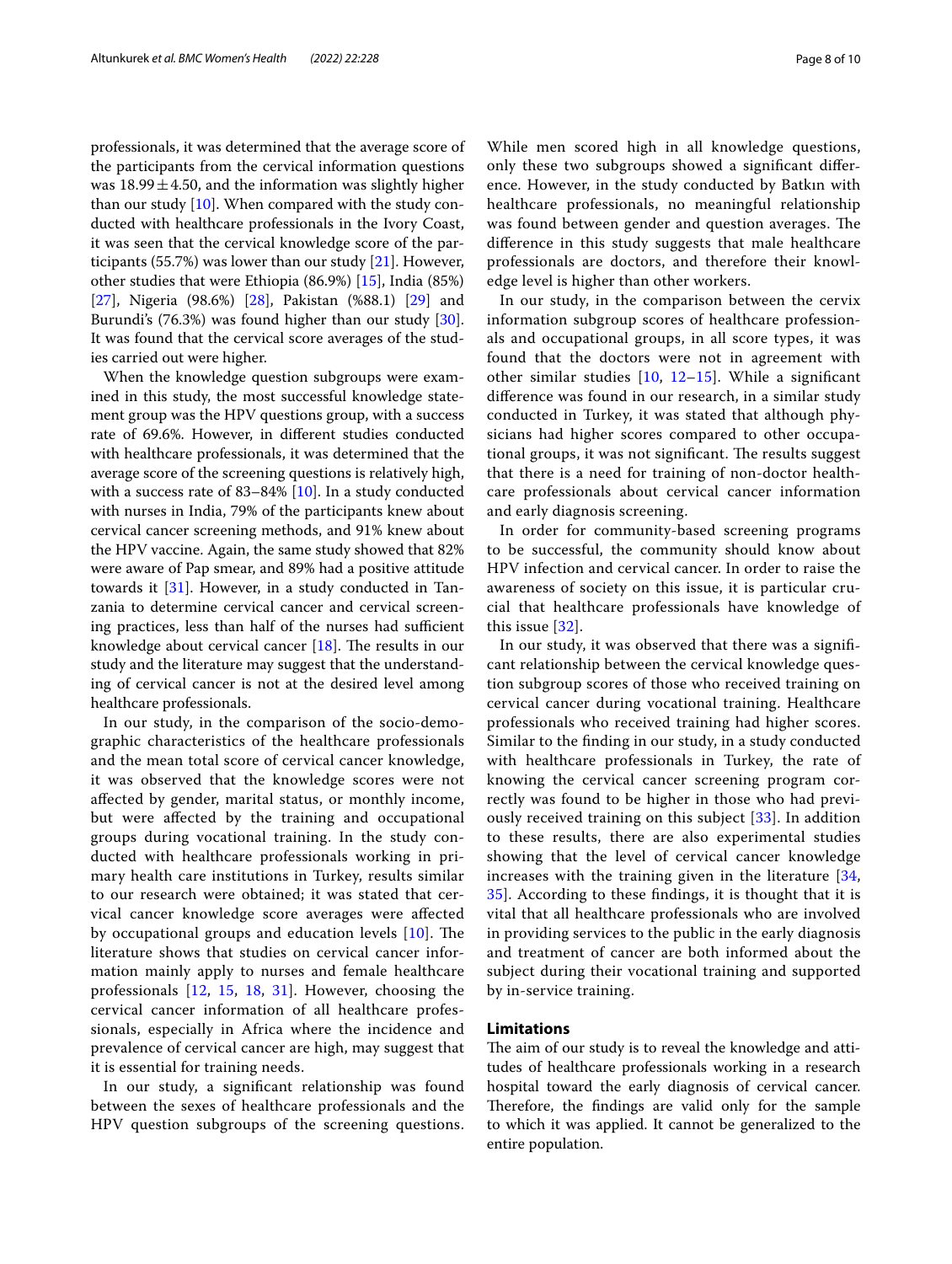# **Conclusion**

According to the results of this study, it was determined that the knowledge of the healthcare professionals working in a training and research hospital in Somalia about the early diagnosis of cervical cancer is not sufficient. It was observed that there is a more signifcant lack of information, especially about screening programs. It was determined that health professionals who were except doctors and those who did not receive information during occupational training has less knowledge about cervical cancer. It was determined that those who did not receive information had less knowledge about cervical cancer. It was determined that the rate of female healthcare professionals having a Pap smear test is almost nonexistent. These results show that healthcare professionals need training programs to explain the importance of early diagnosis to society in the prevention of cervical cancer and to increase participation. In addition, it is necessary to ensure that women, especially female healthcare professionals, participate in programs about applications for cervical cancer early diagnosis methods.

#### **Abbreviations**

IARC: The International Agency for Research on Cancer; WHO: The World Health Organization; HPV: Human Papilla Virus.

#### **Acknowledgements**

We would like to thank all the participants.

#### **Author contributions**

SZA supervised the research and helped write the protocol and the first draft of this manuscript. SZA, SY, and ES analyzed the data. SZA and SHM completed data collection and data entry. SZA, SHM, and ES reviewed the fnal draft of this manuscript. Finally, all authors read and approved the manuscript.

#### **Funding**

Not applicable.

# **Availability of data and materials**

The datasets generated and analyzed during the current study are not publicly available due to diferent languages but are available from the corresponding author on reasonable request.

# **Declarations**

#### **Ethics approval and consent to participate**

The research was approved by the Ethics Committees of Somalia Mogadishu Recep Tayyip Erdoğan Training and Research Hospital (Decision No: 291/ MSTH/5092). It was performed in accordance with the Mogadishu Somalia Turkey Recep Tayyip Erdoğan Training and Research Hospital. For selected participants who agreed to take part, written information was provided to them with information on the research objectives, methodological procedures adopted, and possible risks for the participants, guaranteeing anonymity and confdentiality, and contact with the researchers. Additionally, participants practiced a face-to-face meeting with the research team in each of the hospitals before applying the questionnaires, when the information was again given, and doubts were clarifed. Students were informed that participation was voluntary, and they could express their refusal to participate through direct contact with the research team at the face-to-face meeting. Informed written consent was obtained from all participants. All methods were carried out by the relevant guidelines and regulations (Helsinki Declaration).

#### **Consent for publication**

Not applicable.

# **Competing interests**

The authors declare that they have no competing interests.

#### **Author details**

<sup>1</sup> Public Health Nursing Department, Gulhane Faculty of Nursing, University of Health Sciences, Ankara, Türkiye. <sup>2</sup> Somalia Mogadishu Recep Tayyip Erdoğan Faculty of Health Sciences, University of Health Sciences, Mogadishu, Somalia. <sup>3</sup> Obstetric and Gynecologic Nursing Department, Health Science Faculty, Giresun University, Giresun, Türkiye. 4 Public Health Nursing Department, Faculty of Health Science, University of Gazi, Ankara, Türkiye.

Received: 21 January 2022 Accepted: 1 June 2022 Published online: 13 June 2022

#### **References**

- <span id="page-8-0"></span>1. Globocan 2020: New Global Cancer Data. [https://www.uicc.org/news/](https://www.uicc.org/news/globocan-2020-new-global-cancer-data) [globocan-2020-new-global-cancer-data.](https://www.uicc.org/news/globocan-2020-new-global-cancer-data) Accessed 15 December 2021.
- <span id="page-8-1"></span>2. Bruni L, Albero G, Serrano B, Mena M, Collado JJ, Gómez D, Muñoz J, Bosch FX, de Sanjosé S. ICO/IARC Information Centre on HPV and Cancer (HPV Information Centre). Human Papillomavirus and Related Diseases in the World. Summary Report 22 October 2021. [Date Accessed] [https://](https://hpvcentre.net/statistics/reports/XWX.pdf) [hpvcentre.net/statistics/reports/XWX.pdf.](https://hpvcentre.net/statistics/reports/XWX.pdf) Accessed 15 December 2021.
- <span id="page-8-2"></span>3. Ferlay J, Soerjomataram I, Ervik M, Dikshit R, Eser S, Mathers C, et al. GLOBOCAN 2012: estimated cancer incidence, mortality and prevalence worldwide in 2012 v1.0 [https://publications.iarc.fr/Databases/Iarc-Cance](https://publications.iarc.fr/Databases/Iarc-Cancerbases/GLOBOCAN-2012-Estimated-CancerIncidence-Mortality-And-Prevalence-Worldwide-In-2012-V1.0-2012) [rbases/GLOBOCAN-2012-Estimated-CancerIncidence-Mortality-And-](https://publications.iarc.fr/Databases/Iarc-Cancerbases/GLOBOCAN-2012-Estimated-CancerIncidence-Mortality-And-Prevalence-Worldwide-In-2012-V1.0-2012)[Prevalence-Worldwide-In-2012-V1.0-2012.](https://publications.iarc.fr/Databases/Iarc-Cancerbases/GLOBOCAN-2012-Estimated-CancerIncidence-Mortality-And-Prevalence-Worldwide-In-2012-V1.0-2012) Accessed 15 December 2021.
- <span id="page-8-3"></span>4. FMOH: National Strategic Action Plan (NSAP) for prevention & control of non-communicable diseases in Ethiopia from 2014–2016[.https://www.](https://www.iccp-portal.org/national-strategic-action-plan-nsap-prevention-control-non-communicable-diseases-ethiopia) [iccp-portal.org/national-strategic-action-plan-nsap-prevention-control](https://www.iccp-portal.org/national-strategic-action-plan-nsap-prevention-control-non-communicable-diseases-ethiopia)[non-communicable-diseases-ethiopia.](https://www.iccp-portal.org/national-strategic-action-plan-nsap-prevention-control-non-communicable-diseases-ethiopia) Accessed 15 December 2021.
- <span id="page-8-4"></span>5. Sait KH. Knowledge, attitudes, and practices regarding cervical cancer screening among physicians in the Western Region of Saudi Arabia. Saudi Med J. 2011;32(11):1155–60.
- <span id="page-8-5"></span>6. WHO. Comprehensive cervical cancer prevention and control: a healthier future for girls and women. Geneva. Switzerland. 2013. [https://www.](https://www.who.int/reproductivehealth/publications/cancers/9789241505147/en/) [who.int/reproductivehealth/publications/cancers/9789241505147/en/](https://www.who.int/reproductivehealth/publications/cancers/9789241505147/en/). Accessed 15 December 2021.
- <span id="page-8-8"></span>7. Nyambe A, Kampen JK, Baboo SK, Van Hal G. Knowledge, Attitudes and Practices of cervical cancer prevention among Zambian women and men. BMC Public Health. 2019;19(1):1–15.
- 8. Mutambara J, Mutandwa P, Mahapa M, Chirasha V, Nkiwane S, Shangahaidonhi T. Knowledge, attitudes and practices of cervical cancer screening among women who attend traditional churches in Zimbabwe. J Cancer Res Pract. 2017;4(2):53–8.
- <span id="page-8-9"></span>Jassim G, Obeid A, Al Nasheet HA. Knowledge, attitudes, and practices regarding cervical cancer and screening among women visiting primary healthcare Centres in Bahrain. BMC Public Health. 2018;18(1):1–6.
- <span id="page-8-10"></span>10. Batkın Revolution S. Investigation of Knowledge and Attitudes of Health Workers and Patients in Primary Health Care Institutions of Çankaya District towards Early Diagnosis of Cervical Cancer (Doctoral dissertation, Ankara Yıldırım Beyazıt University Institute of Health Sciences). 2019.
- <span id="page-8-6"></span>11. Sahin MK, Sahin G, Dikici MF, Igde FA, Yaris F. Women's perceptions and attitudes about cervical cancer in Turkey: Kato's device as an alternative to the Pap smear. Asian Pac J Cancer Prev. 2014;15(2):905–10. [https://doi.](https://doi.org/10.7314/apjcp.2014.15.2.905) [org/10.7314/apjcp.2014.15.2.905.](https://doi.org/10.7314/apjcp.2014.15.2.905)
- <span id="page-8-7"></span>12. Adageba RK, Danso KA, Ankobea FK, Kolbilla DZ, Opoku P. Knowledge of cervical cancer and patronage of cervical cancer screening services among female health workers in Kumasi, Ghana. Afr J Haematol Oncol. 2011;2(1):157–61.
- <span id="page-8-11"></span>13. Mutyaba T, Miro FA, Weiderpass E. Knowledge, attitudes and practices on cervical cancer screening among the medical workers of Mulago Hospital, Uganda. BMC Med Educ. 2006;6(1):1–4.
- 14. Zahedi L, Sizemore E, Malcolm S, Grossniklaus E, Nwosu O. Knowledge, attitudes and practices regarding cervical cancer and screening